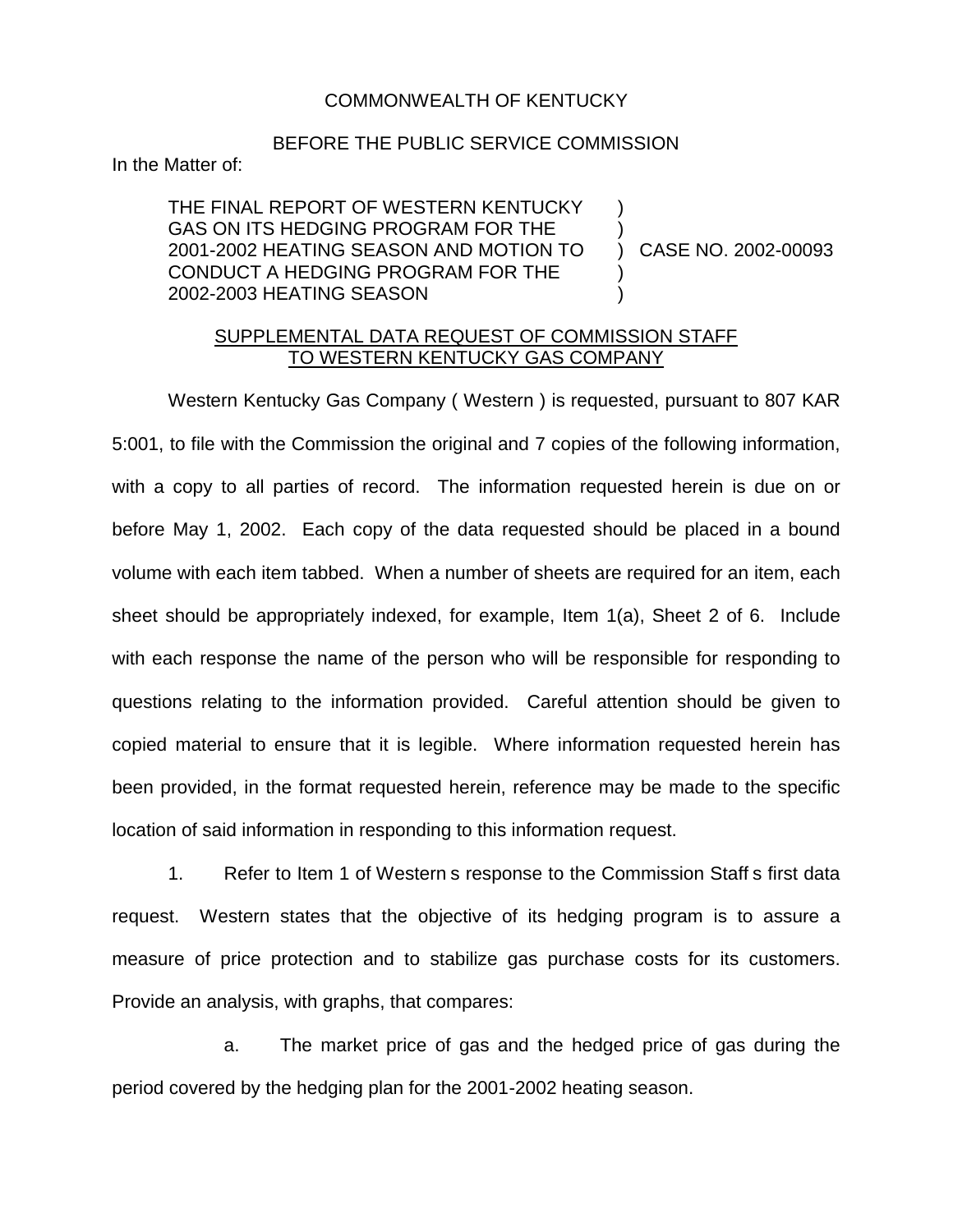b. The market price of gas and the Expected Gas Cost component of Western s Gas Cost Adjustment during the period covered by the hedging plan for the 2001-2002 heating season.

2. Refer to Item 2 of Western s response to the Commission Staff s first data request, which includes the survey question referenced on page 2 of Western s hedging report regarding customers understanding and acceptance of hedging activities.

a. The second choice conveys the message that a buy-up-front approach would be implemented without taking price into consideration. Explain how this message is consistent with a hedging program such as that proposed by Western.

b. Describe any plans Western has to conduct such surveys involving only its customers. If Western has no such plans, explain why.

3. Refer to Item 7 of Western s response to the Commission Staff s first data request which includes Atmos s Risk Management Control Guidelines for its regulated operations. Provide the two most recent annual gas commodity risk management plans for Atmos referenced in Guideline No. 5.

4. Refer to Item 12(a) of Western s response to the Commission Staff s first data request. Describe Western s familiarity with the Black-Scholes model of option pricing.

5. Refer to Item 12(b) of Western s response to the Commission Staff s first data request which shows that Western has established ceiling and floor prices of \$6.00 and \$3.20, respectively. Identify any other ceiling and floor prices that were considered and explain why they were not chosen as the prices for the 2002-2003 hedging program. If no other prices were considered, explain why.

6. Refer to Item 12(e) of Western s response to the Commission Staff s first data request.

-2-